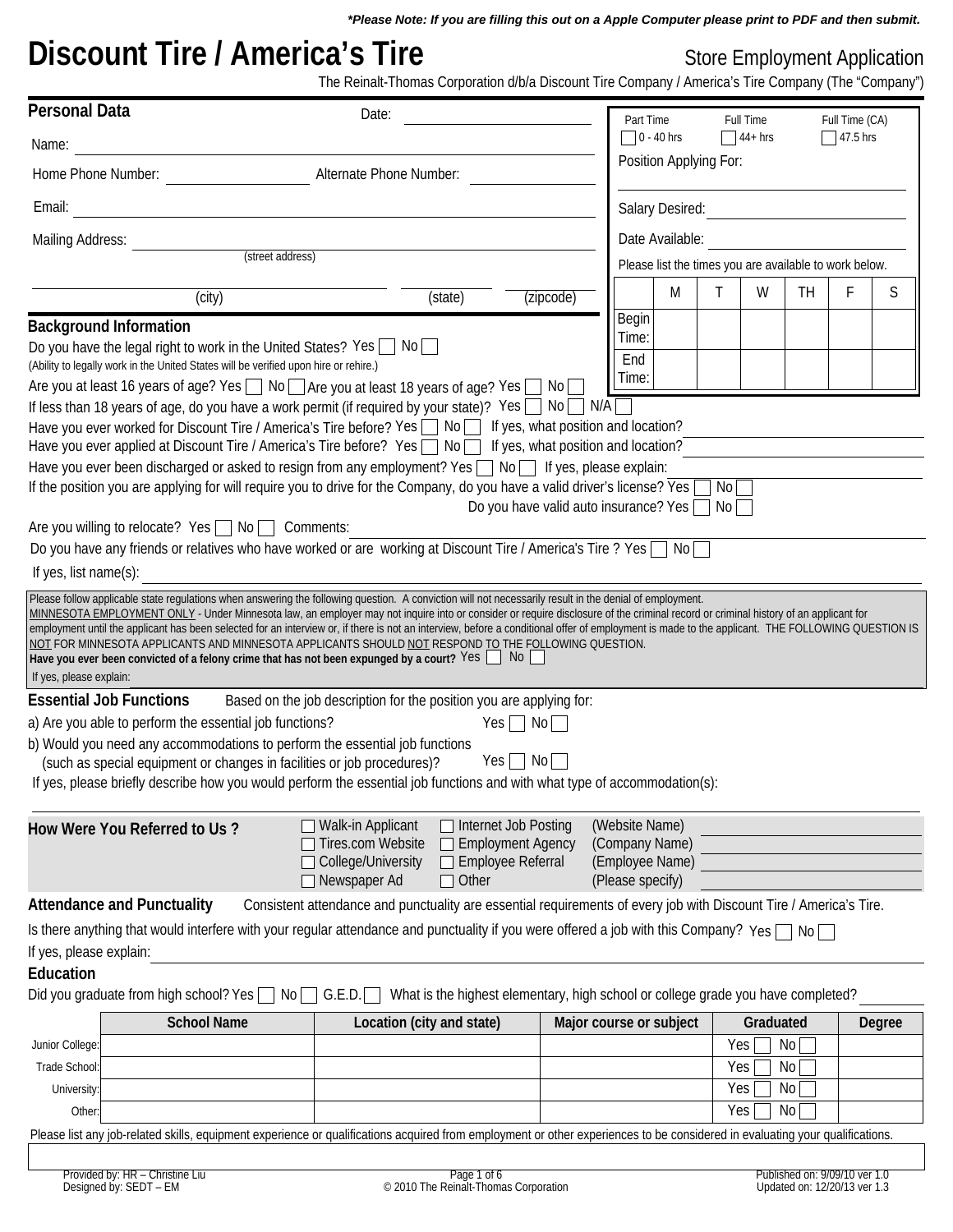### **Employment History**

| 1<br>Name of Present or Last Employer:                                                                                                                                                                                                                                                                                                                                                                       | Type of Business:         |                                                                                                | Supervisor's Name and Title: |             |
|--------------------------------------------------------------------------------------------------------------------------------------------------------------------------------------------------------------------------------------------------------------------------------------------------------------------------------------------------------------------------------------------------------------|---------------------------|------------------------------------------------------------------------------------------------|------------------------------|-------------|
| Street Address, City, State and Zip Code:                                                                                                                                                                                                                                                                                                                                                                    |                           |                                                                                                | Supervisor's Phone Number:   |             |
| Job Title:                                                                                                                                                                                                                                                                                                                                                                                                   | Start Salary: ___________ |                                                                                                |                              |             |
| Job Description and Responsibilities:<br>See attached resume                                                                                                                                                                                                                                                                                                                                                 |                           |                                                                                                |                              |             |
| Explain reasons/circumstances for changing or wanting to change jobs.<br>May we contact this employer? Yes $\Box$ No $\Box$                                                                                                                                                                                                                                                                                  |                           | If "no" may we contact them upon your acceptance of our employment offer? Yes $\Box$ No $\Box$ |                              |             |
| Name of Employer:<br>Type of Business:                                                                                                                                                                                                                                                                                                                                                                       |                           |                                                                                                | Supervisor's Name and Title: |             |
| Street Address, City, State and Zip Code:                                                                                                                                                                                                                                                                                                                                                                    |                           |                                                                                                | Supervisor's Phone Number:   |             |
| Job Title:                                                                                                                                                                                                                                                                                                                                                                                                   | Start Salary: ___________ |                                                                                                |                              |             |
| Job Description and Responsibilities:<br>See attached resume                                                                                                                                                                                                                                                                                                                                                 |                           |                                                                                                |                              |             |
|                                                                                                                                                                                                                                                                                                                                                                                                              |                           |                                                                                                |                              |             |
|                                                                                                                                                                                                                                                                                                                                                                                                              |                           | If "no" may we contact them upon your acceptance of our employment offer? Yes $\Box$ No $\Box$ |                              |             |
|                                                                                                                                                                                                                                                                                                                                                                                                              | Type of Business:         |                                                                                                | Supervisor's Name and Title: |             |
|                                                                                                                                                                                                                                                                                                                                                                                                              |                           |                                                                                                | Supervisor's Phone Number:   |             |
|                                                                                                                                                                                                                                                                                                                                                                                                              |                           |                                                                                                |                              |             |
| Job Description and Responsibilities:<br>See attached resume                                                                                                                                                                                                                                                                                                                                                 |                           |                                                                                                |                              |             |
|                                                                                                                                                                                                                                                                                                                                                                                                              |                           |                                                                                                |                              |             |
|                                                                                                                                                                                                                                                                                                                                                                                                              |                           | If "no" may we contact them upon your acceptance of our employment offer? Yes $\Box$ No [      |                              |             |
|                                                                                                                                                                                                                                                                                                                                                                                                              |                           |                                                                                                |                              |             |
| Explain reasons/circumstances for changing jobs.<br>May we contact this employer? Yes $\Box$ No $\Box$<br>3.<br>Name of Employer:<br>Street Address, City, State and Zip Code:<br>Job Title:<br>Explain reasons/circumstances for changing jobs.<br>May we contact this employer? Yes $\Box$ No $\Box$<br>Explanation of unemployment longer than one month in your employment history:<br><b>References</b> |                           |                                                                                                |                              |             |
|                                                                                                                                                                                                                                                                                                                                                                                                              |                           |                                                                                                |                              |             |
| Name                                                                                                                                                                                                                                                                                                                                                                                                         | Title/Relationship        | Mailing Address or Email Address                                                               | Daytime Telephone            | Years known |
| 1.                                                                                                                                                                                                                                                                                                                                                                                                           |                           |                                                                                                |                              |             |
| Please list three persons best qualified to comment on your related experience and/or education. Please do not include relatives.<br>2.                                                                                                                                                                                                                                                                      |                           |                                                                                                |                              |             |

falsification or omission of material information given herein or in any other employment-related form or context is grounds for immediate termination, regardless of when such falsification may be discovered. I understand that nothing in this application is intended to imply or create an employment contract. I authorize Discount Tire / America's Tire and its representatives to investigate my education, employment, experience, felony conviction records and all other aspects of my background relevant to my proposed employment, including all statements made by me in my application for employment. Further, I understand that employment will be contingent upon successfully passing a pre-employment drug-screening test. I understand and agree that if I am offered employment by Discount Tire / America's Tire it will be on an at-will basis. This means either Discount Tire / America's Tire or I may terminate the employment relationship at any time for any reason, with or without cause. This policy of at-will employment may be revised, deleted or superseded only by a written employment agreement signed by the employee in question, the CEO, CAO and the COO that expressly revises, modifies, deletes or supersedes the policy of at-will employment. If accepting employment with Discount Tire / America's Tire, I agree to comply with all company policies, procedures and practices which Discount Tire / America's Tire may revise, modify in whole or in part at any time and with all laws, rules and regulations during my employment with Discount Tire / America's Tire.

#### Signature Date

Discount Tire / America's Tire is an equal opportunity employer. All applicants for employment will be considered without regard to race, color, sex, national origin, ancestry, age (over 40), religion, Veteran status, physical or mental disability, as well as any other category protected by federal, state or local laws. **This application will remain active for 30 days.** After that time, application must be renewed by the applicant if he/she wishes to be reconsidered for employment.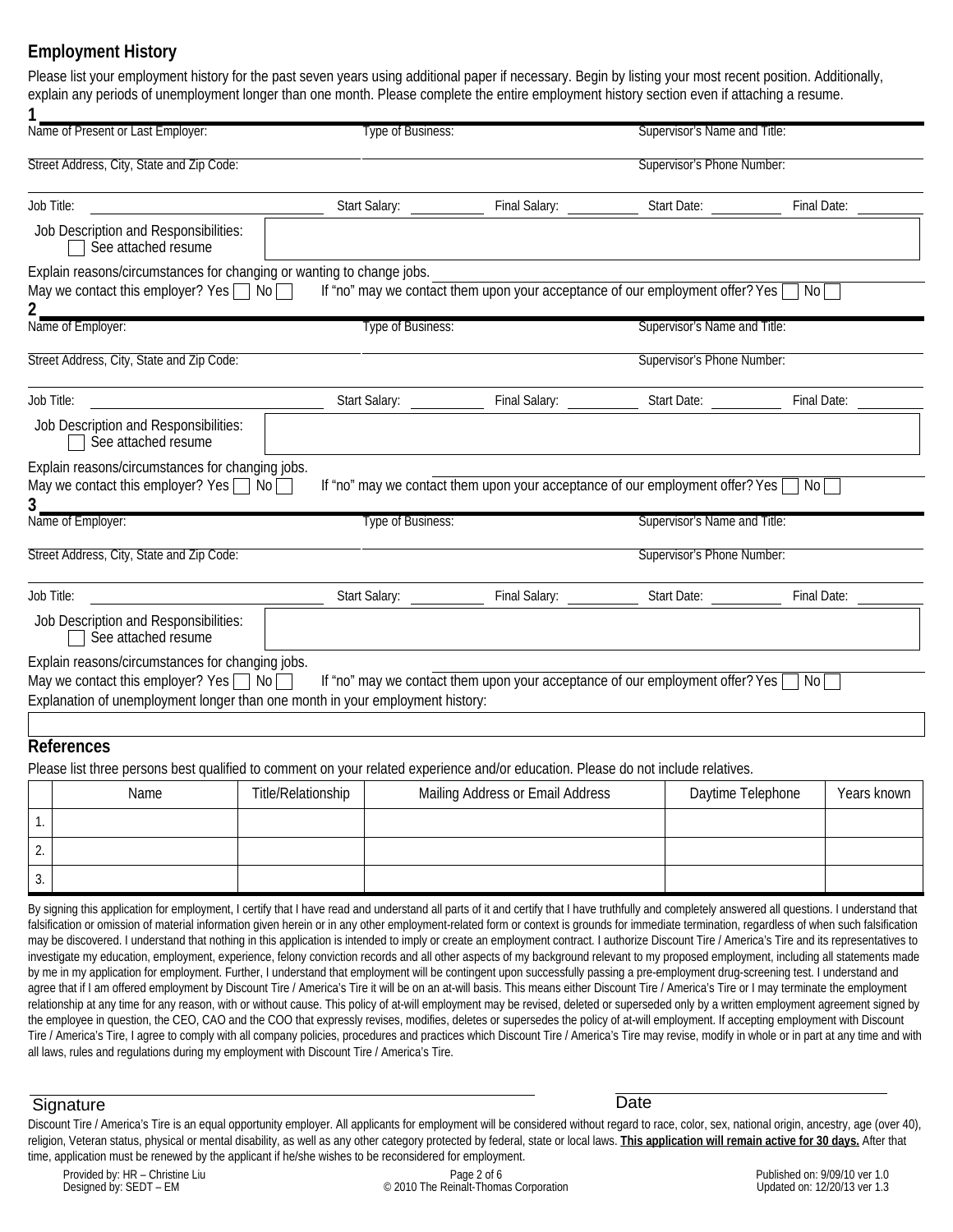#### **DISCOUNT TIRE CO./AMERICA'S TIRE CO. ESSENTIAL JOB FUNCTIONS**

#### **Store Employee Job Description**

#### **OPERATION:**

Each Discount Tire Co./America's Tire Co. ("Discount") store has a retail show room area with a sales counter and also an area with tires and wheels on display. There is a substantial portion of the building used as a storage area, having floor and mezzanine height tire racks for storage of tires. The equipment area contains equipment for servicing tires, which includes tire changers, Euro-style tire changers, spin balancers, tire spreader, torque wrenches, air guns, soap products for lubrication, compressed air, lug wrenches and rubber ended mallets. Finally, most stores also have enclosed bays for removal and installation of wheels on vehicles. Some stores have these facilities outside of the building. Tires are lifted to the mezzanine level for storage either manually or by conveyor. Stores are generally open for business Monday through Friday between 8:00 a.m. and 6:00 p.m. and on Saturdays between 8:00 a.m. and 5:00 p.m., with frequent extensions of hours of operation required. Work hours consistently exceed open store hours, with frequent overtime requirements.

#### **JOB FUNCTIONS:**

 Autos, light trucks or recreational vehicles are raised up with either a hydraulic lift or portable jacks. Hubcaps are removed, lug nuts are loosened, removed and the tires are then removed. Each tire is then lifted onto a tire changer. The tire is deflated and unseated from the rim. The new tire is placed on the rim, then seated and inflated. The inflated tire is picked up off the tire machine and rolled to the spin balancer. It is lifted onto the wheel balancer for spin balancing of the tire and wheel assemble. Weights are added to the rim in a manner identified in the balancing process. The tire is then rolled to the vehicle and replaced on the hub. Torque wrenches are used in the final steps in tightening all the lug nuts after the car is lowered.

 Similar functions are required for repairs, with the added step of the repair process. Also, judgments must be made as to the repairability of the tire and the type of repair required.

Cleaning and maintenance of the building, grounds and equipment is a part of the job function.

Loading, unload, stacking and movement of tires, wheels and supplies is also a part of the job function.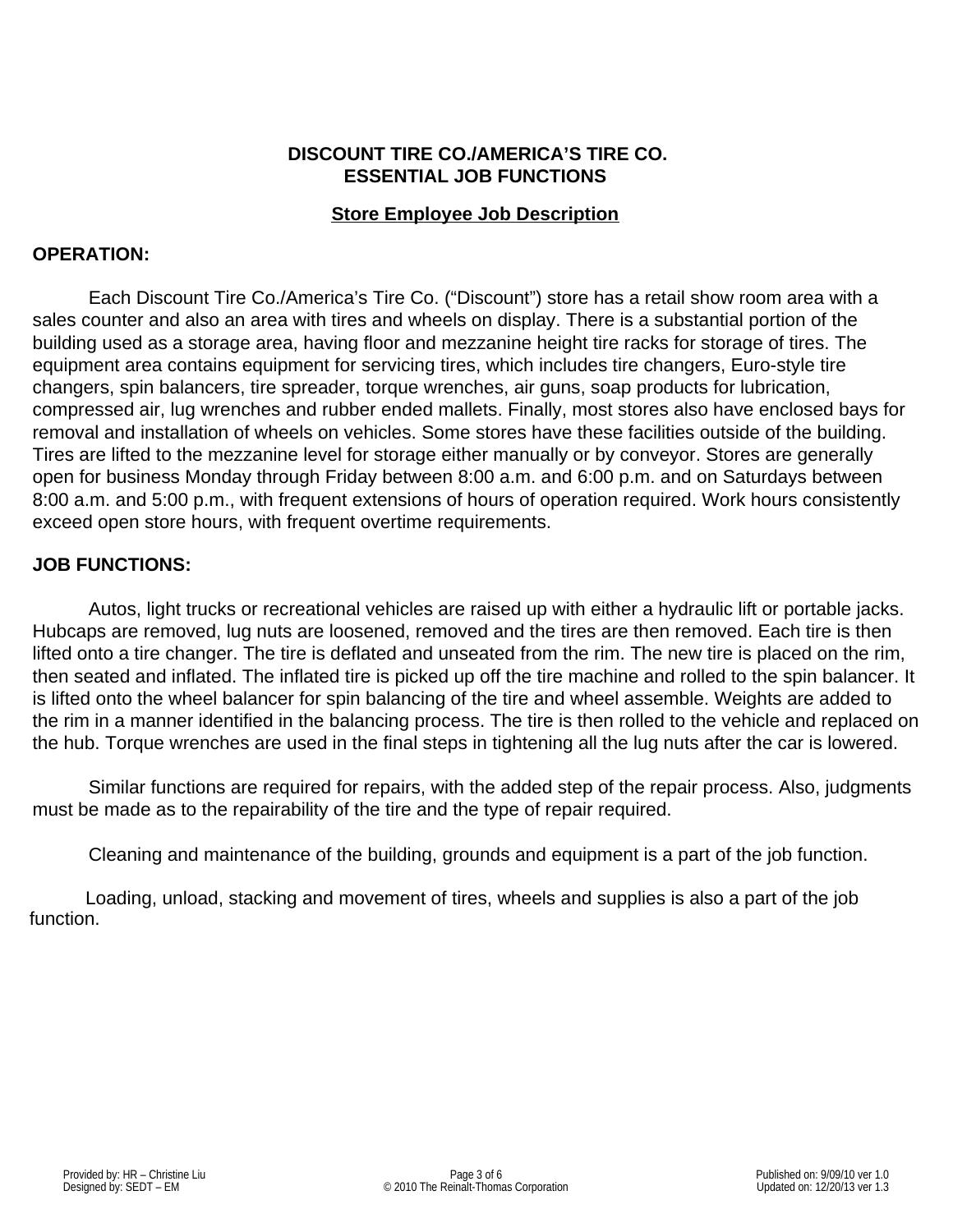# **JOB REQUIREMENTS (8 Hour Work Day Minimum):**

## **Physical:**

8+ hours of standing and walking, involving repeated bending, lifting, stooping, squatting, crouching, kneeling, pushing and pulling.

Weights lifted: 11 to 50 pounds carried frequently, with heavier loads at times. Hands are used repetitively for firm grasping and medium dexterity throughout the shift.

Employees work with and around tire changers, spin balancers, torque wrenches jacks, air compressors and hand tools. Potential physical exposures are noise, vibration, atmosphere and temperature. Chemicals include soap and nuisance dust. Safety glasses are required as a personal protective device. Optional equipment available includes ear plugs and back support braces.

#### **Aptitude/Competence:**

Employees must be capable of understanding both written and verbal instructions and possess the ability to learn, as well as have the comprehension needed to read and understand tire labels and numbers. Employees must possess sufficient mechanical abilities to remove and replace wheels, balance wheels and repair tires, as well as operate the machines and tools related to such job activities. The employee must be able to adhere to and follow instructions.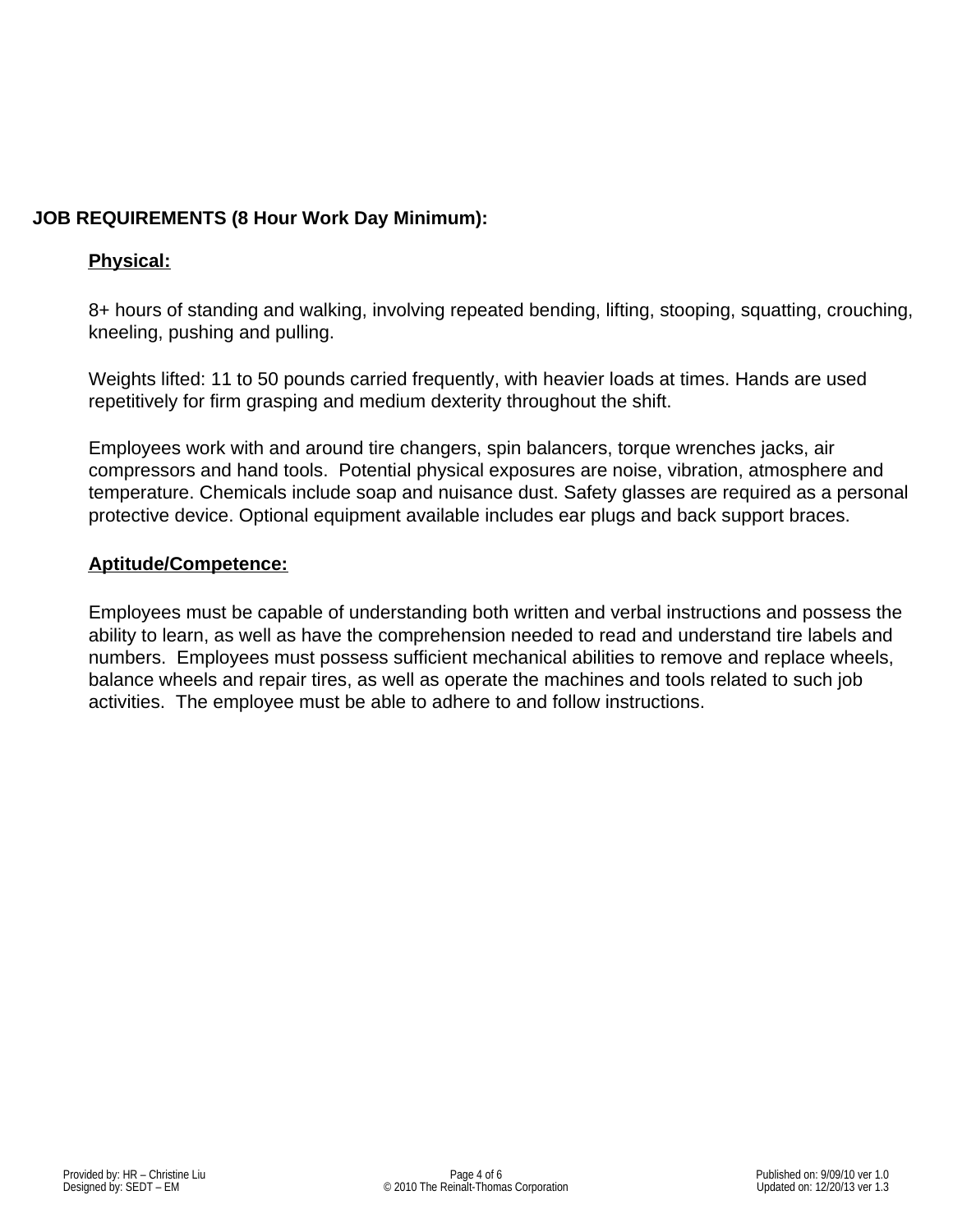#### **SPECIFIC PHYSICAL REQUIREMENTS**

#### 1. **Number of Hours in Full Shift:**

| Sit   | Part-time 0 hours - Full-time 1 hour   |
|-------|----------------------------------------|
| Stand | Part-time 2 hours - Full-time 7 hours  |
| Walk  | Part-time 8 hours - Full-time 12 hours |

#### 2. **Movements – In Terms of Regular Shift:**

|                                                                        | Not all All | Up to 33%   | Up to 66% |  | Up to 100%        |
|------------------------------------------------------------------------|-------------|-------------|-----------|--|-------------------|
| Bend/Stoop<br>Squat<br>Crawl<br>Climb<br>Reach above-shoulder<br>level |             | X<br>X<br>X |           |  | Χ                 |
| Crouch<br><b>Kneel</b><br>Pushing/Pulling<br>Twist                     |             | X           |           |  | X<br>$\checkmark$ |

# 3. **Weight Carried:**

|               | Not all All |  | Up to $33\%$ Up to $66\%$ |   | Up to 100%                       |  |
|---------------|-------------|--|---------------------------|---|----------------------------------|--|
| Up to 10 lbs. |             |  |                           |   | $\begin{array}{ccc} \end{array}$ |  |
| 11 - 25 lbs.  |             |  |                           |   | X                                |  |
| 26 - 35 lbs.  |             |  |                           |   | X                                |  |
| 36 - 50 lbs.  |             |  |                           |   | X                                |  |
| 51 - 74 lbs.  |             |  |                           | х |                                  |  |
| 75 - 100 lbs. |             |  |                           |   |                                  |  |

#### 4. 4. **Weight Pushed / Pulled:**

|               | Not all All |  | Up to $33\%$ | Up to 66% |  | Up to 100%                                     |
|---------------|-------------|--|--------------|-----------|--|------------------------------------------------|
| Up to 10 lbs. |             |  |              |           |  | $\begin{bmatrix} 1 & x \\ y & z \end{bmatrix}$ |
| 11 - 25 lbs.  |             |  |              |           |  | X                                              |
| 26 - 35 lbs.  |             |  |              |           |  | Х                                              |
| 36 - 50 lbs.  |             |  |              |           |  |                                                |
| 51 - 74 lbs.  |             |  |              | х         |  |                                                |
| 75 - 100 lbs. |             |  |              |           |  |                                                |